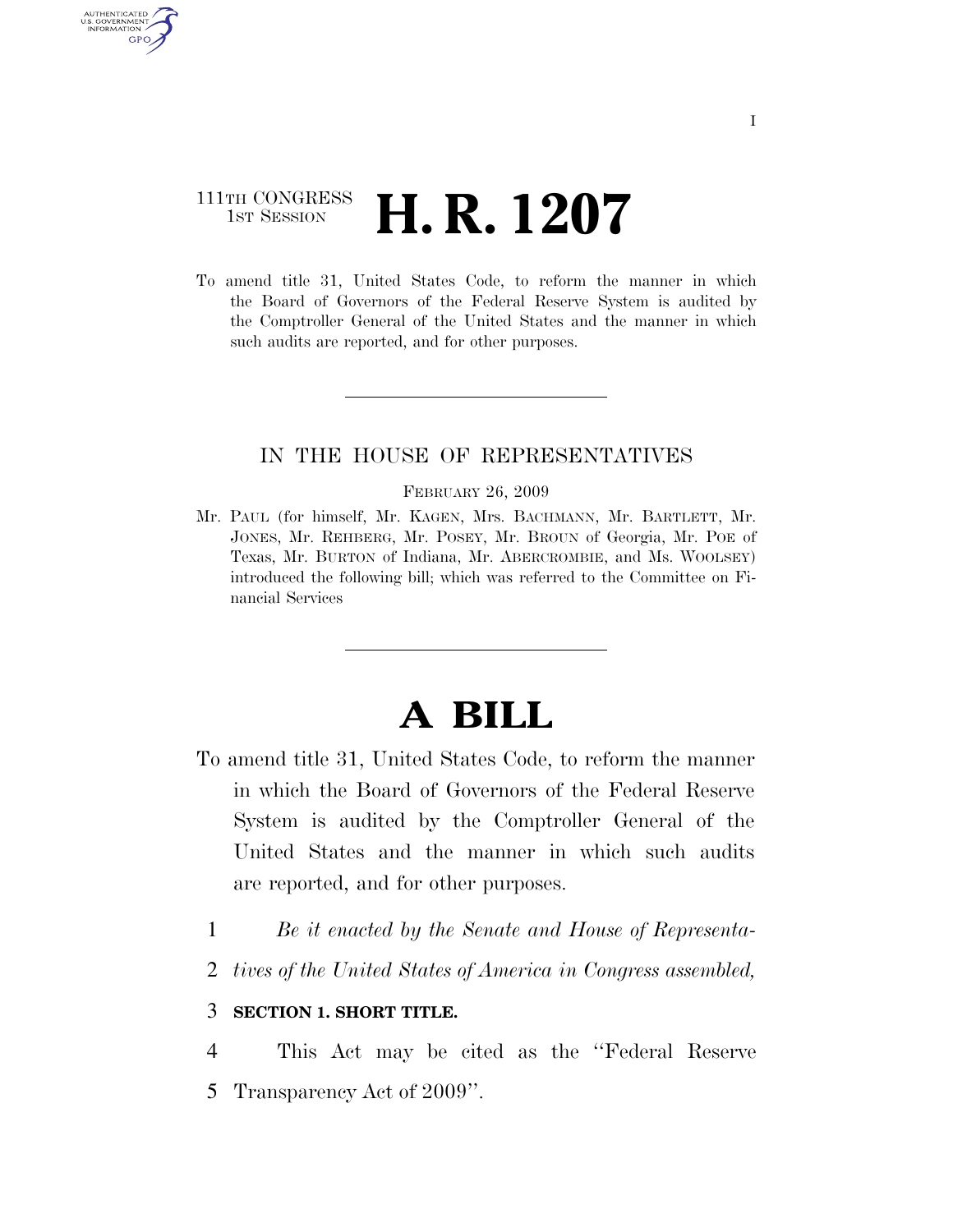## **SEC. 2. AUDIT REFORM AND TRANSPARENCY FOR THE BOARD OF GOVERNORS OF THE FEDERAL RE-SERVE SYSTEM.**

 (a) IN GENERAL.—Subsection (b) of section 714 of title 31, United States Code, is amended by striking all after ''shall audit an agency'' and inserting a period.

 (b) AUDIT.—Section 714 of title 31, United States Code, is amended by adding at the end the following new subsection:

10 "(e) AUDIT AND REPORT OF THE FEDERAL RE-SERVE SYSTEM.—

12 "(1) IN GENERAL.—The audit of the Board of Governors of the Federal Reserve System and the Federal reserve banks under subsection (b) shall be completed before the end of 2010.

16 "(2) REPORT.—

17 "(A) REQUIRED.—A report on the audit referred to in paragraph (1) shall be submitted by the Comptroller General to the Congress be- fore the end of the 90-day period beginning on the date on which such audit is completed and made available to the Speaker of the House, the majority and minority leaders of the House of Representatives, the majority and minority leaders of the Senate, the Chairman and Rank-ing Member of the committee and each sub-